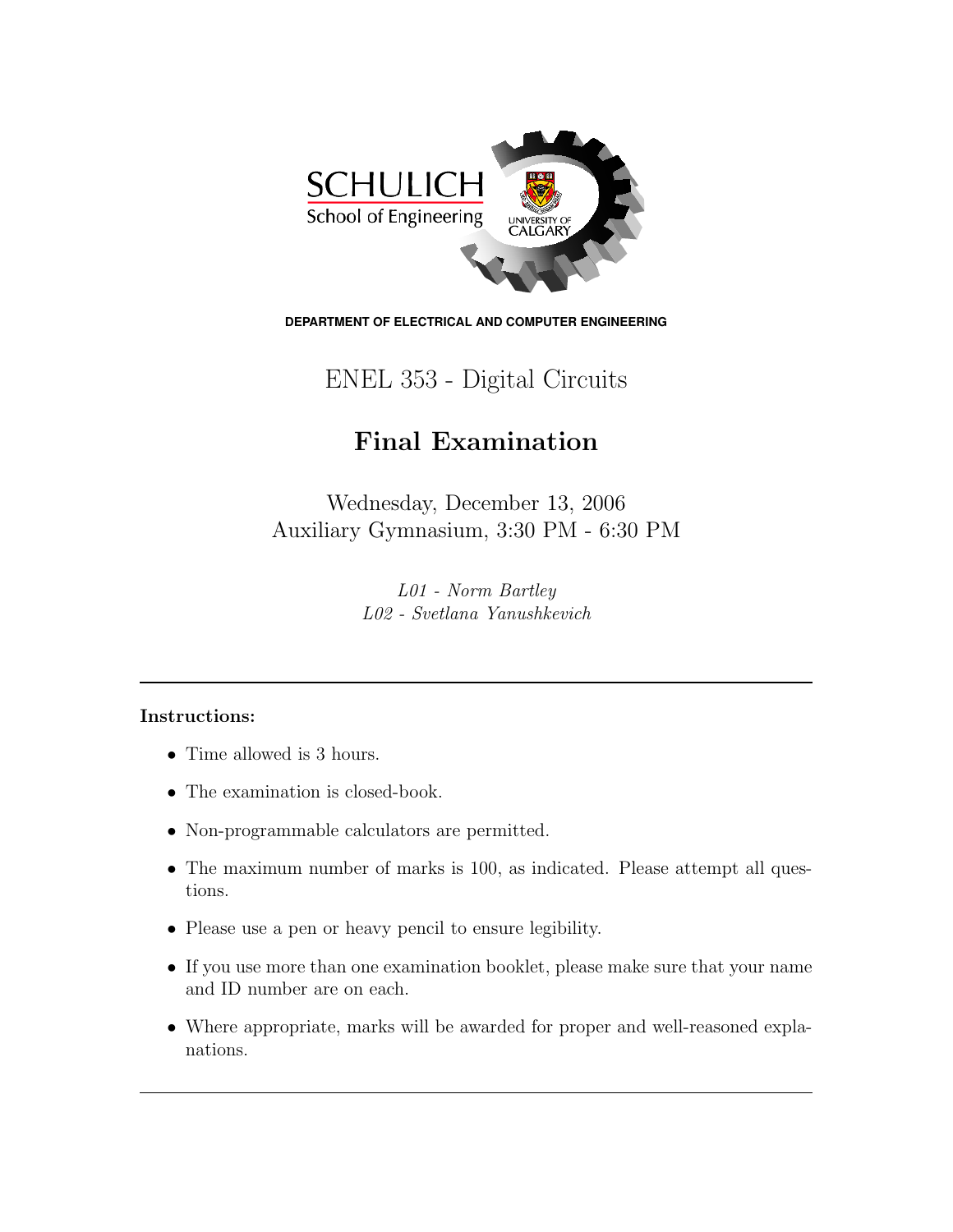**Note:** Where appropriate in all of the questions below, you may assume that the system variables are available in both complemented and uncomplemented form.

## 1. [12 marks total.]

Consider the two circuits shown below in Fig. 1.



Fig. 1. Two circuits

- (a) [4 marks] Use algebraic transformations to prove or disprove that the two circuits given above implement the same function (do not use a truth table or Karnaugh map).
- (b) [4 marks.] Re-design the circuit in Fig. 1(a) using 2-input AND and XOR gates only (inverters are not available).
- (c) [4 marks.] Re-design the circuit in Fig. 1(b) using 2-input NAND gates only (inverters are not available).
- 2. [28 marks total.] Consider the following two functions of the four variables  $a, b, c, d$ :

$$
f = \sum m(0, 4, 5, 10, 11, 13, 15)
$$

$$
g' = \sum m(1, 2, 12, 14)
$$

(Note that g is complemented.)

- (a) [6 marks] Draw Karnaugh maps and find minimal SOP and POS forms for each function.
- (b) [6 marks.] Implement both functions using a PLA. Try to come up with the simplest-possible solution.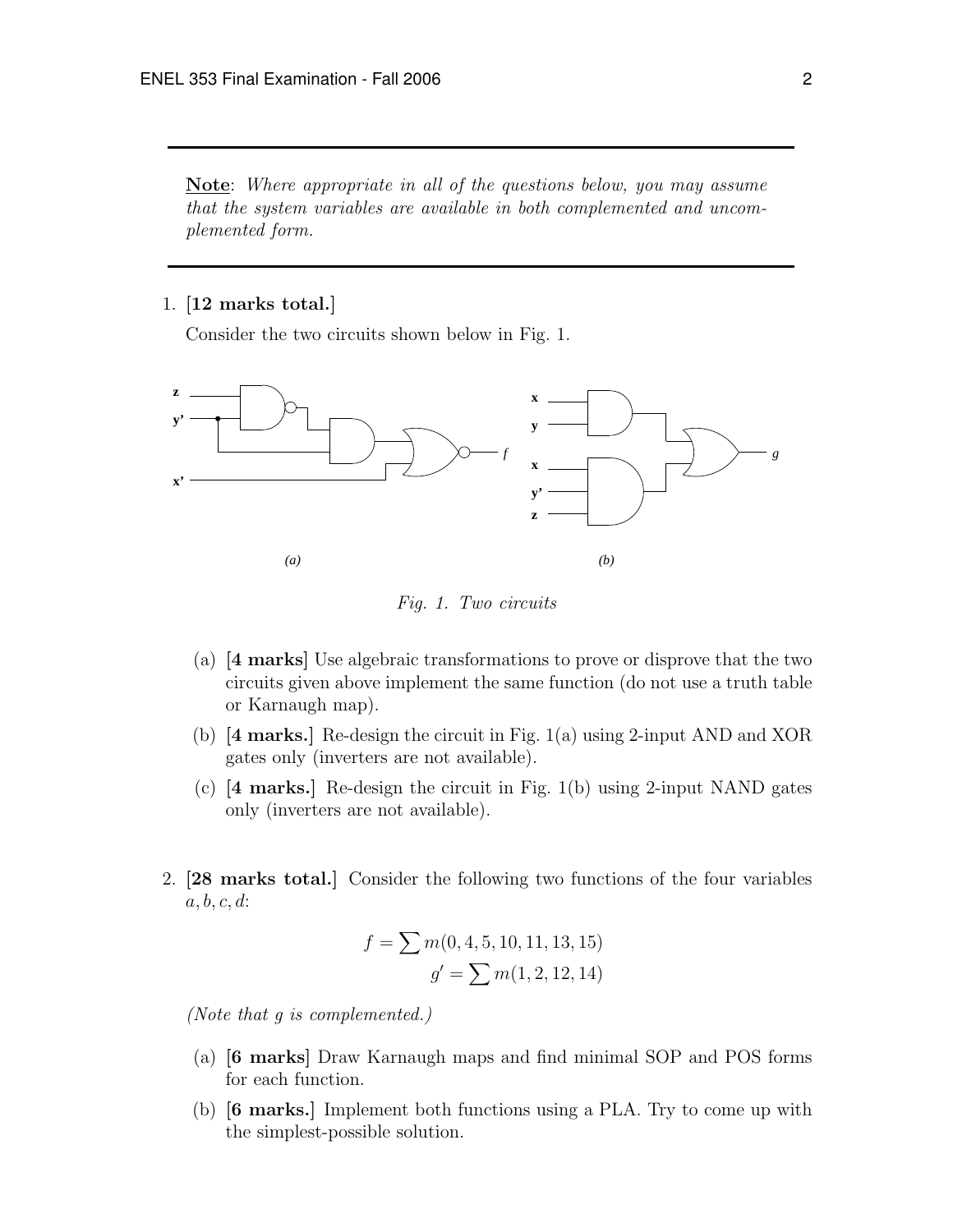- (c) [4 marks.] Implement both functions using a ROM.
- (d)  $[6 \text{ marks.}]$  Design the circuit for the function f using 2-to-4 decoders and any additional combinational gates that you may need. The decoders have enable inputs.
- (e)  $[6 \text{ marks.}]$  Design the circuit for the function g using 2-to-1 multiplexers. No other combinational gates are available.
- 3. [18 marks total.] Consider the circuit shown below in Fig. 2.



Fig. 2. Analyze and redesign this circuit

- (a) [8 marks.] Derive the state table and the state diagram for this circuit and determine the type of the machine (Mealy or Moore). The outputs of the systems are  $C_2$ ,  $C_1$ ,  $C_0$  (treat  $C_2$  as the most-significant bit).
- (b) [2 marks.] Based on your answer to part (a), what does this circuit implement?
- (c) [8 marks.] Use a method of your choosing to redesign this system using JK flip-flops, and sketch the resulting circuit.
- 4. [24 marks total.] Design a 4-bit synchronous binary-coded decimal (BCD) counter using T flip-flops. The outputs are the state variables representing the count, plus an additional output  $Y$  that indicates that the count has reached "1001".
	- (a) [6 marks.] Derive the state diagram for a Moore-type system.
	- (b) [6 marks.] Create the state table that defines the current-states, nextstates, TFF inputs (i.e., the excitation inputs) and the output  $Y$ .
	- (c) [6 marks.] Derive the TFF excitation equations and the output equations (use don't-cares for minimization).
	- (d)  $[6 \text{ marks.}]$  Redesign the system using D flip-flops. Give the excitation and output equations for the DFF design *(it not necessary to draw the* circuit).